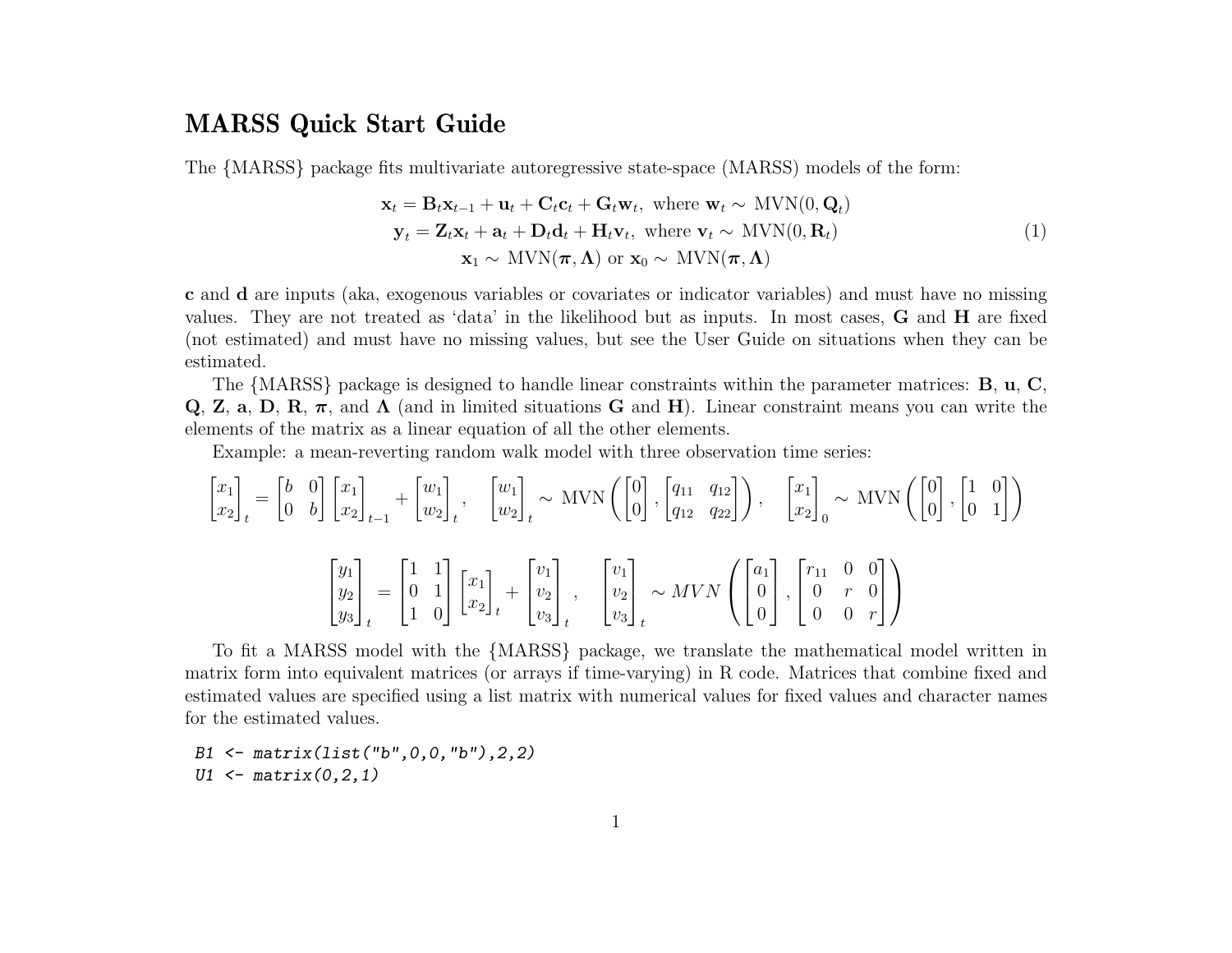```
Q1 \leftarrow matrix(c("q11", "q12", "q12", "q22"), 2, 2)Z1 \leftarrow matrix(c(1,0,1,1,1,0), 3, 2)
A1 <- matrix(list("a1",0,0),3,1)
R1 \leftarrow matrix(list("r11", 0, 0, 0, "r", 0, 0, 0, "r"), 3, 3)pi1 <- matrix(0,2,1); V1 = diag(1,2)model.list <- list(B=B1,U=U1,Q=Q1,Z=Z1,A=A1,R=R1,x0=pi1,V0=V1,tinitx=0)
```
Try printing these out and you will see the one-to-one correspondence between the model in R and the math version of the model. For form="marxss" (the default), matrix names in the model list must be B, U, C, c, Q, Z, A, D, d, R, x0  $(\pi)$ , and V0  $(\Lambda)$ , just like in Equation [1.](#page-0-0) The tinits element tells MARSS whether the initial state for x is at  $t = 1$  (tinitx=1) or  $t = 0$  (tinitx=0). The data must be entered as a  $n \times T$  matrix, or a ts object or vector (which will be converted to a  $n \times T$  matrix). MARSS has a number of text shortcuts for common parameter forms, such as "diagonal and unequal"; see the User Guide for the possible shortcuts. You can leave off matrix names and the defaults will be used. Type ?MARSS.marxss to see the defaults for form="marxss".

The call to fit the model is

fit <- MARSS(data, model=model.list)

The R, Q and  $\Lambda$  variances can be set to zero to specify partially deterministic systems. This allows you to write  $MAR(p)$  models in MARSS form for example. See the User Guide for examples.

#### Linear constraints

Your model can have simple linear constraints within all the parameters except  $\bf Q, \bf R$  and  $\bf \Lambda$ . For example  $1+2a-3b$  is a linear constraint. When entering this value for you matrix, you specify this as "1+2\*a+-3\*b". NOTE: +'s join parts so +-3\*b to specify −3b. Anything after \* is a parameter. So 1\*1 has a parameter called "1". Example, let's change the B and Q matrices in the previous model to:

$$
\mathbf{B} = \begin{bmatrix} b - 0.1 & 0 \\ 0 & b + 0.1 \end{bmatrix} \quad \mathbf{Q} = \begin{bmatrix} q_{11} & 0 \\ 1 & 0 \end{bmatrix} \quad \mathbf{Z} = \begin{bmatrix} z_1 - z_2 & 2 * z_1 \\ 0 & z_1 \\ z_2 & 0 \end{bmatrix}
$$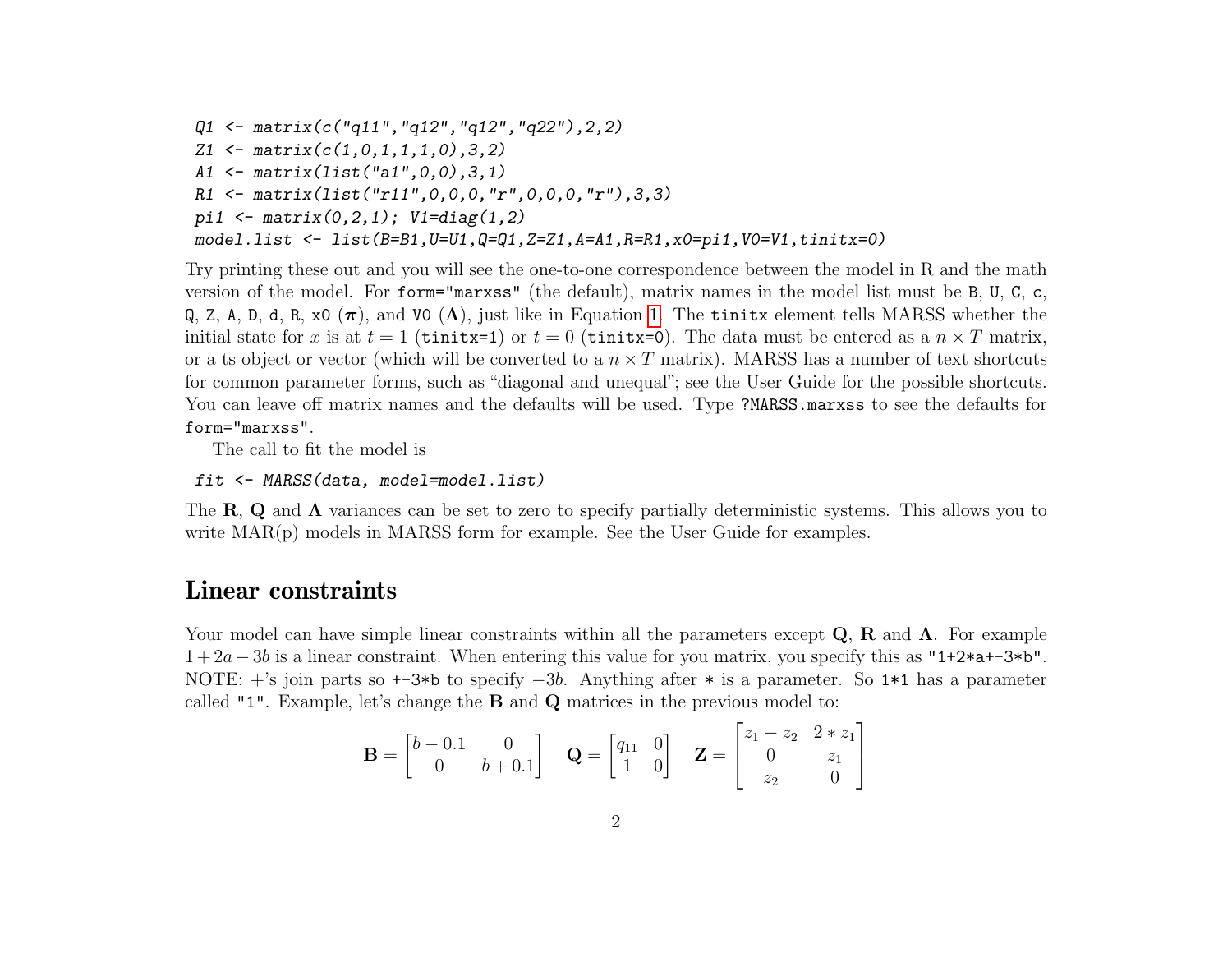This would be specified as (notice " $1 \times z1 + 1 \times z2$ " for 'z1-z2'):

```
B1 \leq matrix(list("-0.1+1*b", 0, 0, "0.1+1*b"), 2, 2)
Q1 \leftarrow matrix(Iist("q11", 0, 0, 1), 2, 2)Z1 <- matrix(list("1*z1+-1*z2",0,"z2","2*z1","z1",0),3,2)
model.list <- list(B=B1, U=U1, Q=Q1, Z=Z1, A=A1, R=R1, x0=pi1, V0=V1, tinitx=0)
```
Fit as usual with and best to call toLatex() on your model to make sure you and MARSS() agree on what model you a trying to fit:

```
fit <- MARSS(data, model=model.list)
toLatex(fit$model)
```
# Important

Specification of a properly constrained model with a unique solution is the responsibility of the user because the {MARSS} package has no way to tell if you have specified an insufficiently constrained model.

The code in the {MARSS} package is not particularly fast and EM algorithms are famously slow. You can try method="BFGS" and see if that is faster. For some models, it will be much faster and for others, much slower. BFGS can be notoriously sensitive to initial conditions. You can run EM a few iterations and run with BFGS, and it will do better.

```
fit1 <- MARSS(data, model=model.list, control=list(minit=10, maxit=10))
fit2 <- MARSS(data, model=model.list, method="BFGS", inits=fit1)
```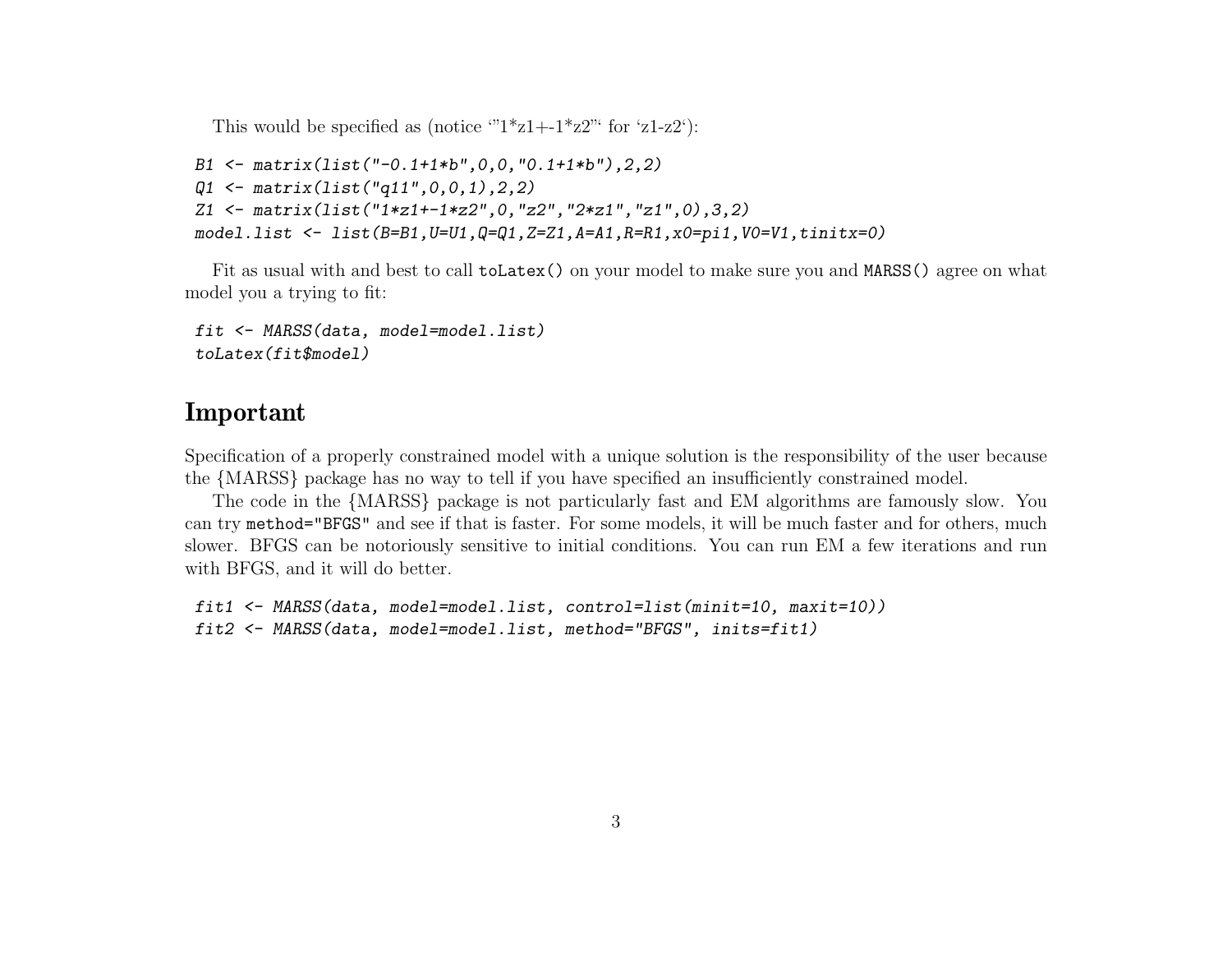## Time-varying parameters and inputs

The default model form allows you to pass in a 3-D array for a time-varying parameter  $(T$  is the number of time-steps in your data and is the 3rd dimension in the array):

$$
\mathbf{x}_{t} = \mathbf{B}_{t}\mathbf{x}_{t-1} + \mathbf{u}_{t} + \mathbf{C}_{t}\mathbf{c}_{t} + \mathbf{G}_{t}\mathbf{w}_{t}, \quad \mathbf{W}_{t} \sim \text{MVN}(0, \mathbf{Q}_{t}) \n\mathbf{y}_{t} = \mathbf{Z}_{t}\mathbf{x}_{t} + \mathbf{a}_{t} + \mathbf{D}_{t}\mathbf{d}_{t} + \mathbf{H}_{t}\mathbf{v}_{t}, \quad \mathbf{V}_{t} \sim \text{MVN}(0, \mathbf{R}_{t}) \n\mathbf{x}_{t_{0}} \sim \text{MVN}(\boldsymbol{\pi}, \boldsymbol{\Lambda})
$$
\n(2)

Zeros are allowed on the diagonals of  $\mathbf{Q}$ ,  $\mathbf{R}$  and  $\mathbf{\Lambda}$ . NOTE(!!), the time indexing. Make sure you enter your arrays such that the correct parameter (or input) at time t lines up with  $x_t$ ; e.g., it is common for state equations to have  $B_{t-1}$  lined up with  $x_t$  so you might need to enter the B array such that your  $B_{t-1}$  is entered at Bt[,,t] in your R code.

The length of the 3rd dimension must be the same as your data. For example, say in your mean-reverting random walk model (the example on the first page) you wanted  $\mathbf{B}(2, 2)$  to be one value before  $t = 20$  and another value after but  $\mathbf{B}(1,1)$  to be time constant. You can pass in the following:

 $TT < - dim(data)$ [2]  $B1 \leftarrow array(list(),dim=c(2,2,TT))$  $B1[,, 1:20]$  <- matrix(list("b", 0, 0, "b\_1"), 2, 2) B1[,,21:TT] <- matrix(list("b",0,0,"b\_2"),2,2)

Notice the specification is one-to-one to your  $B_t$  matrices on paper.

Inputs are specified in exactly the same manner. C and D are the estimated parameters and c and d are the inputs. Let's say you have temperature data and you want to include a linear effect of temperature that is different for each x time series:

C1  $\leq$  matrix(c("temp1","temp2"), 2, 1) model.list <- list(B=B1,U=U1,C=C1,c=temp,Q=Q1,Z=Z1,A=A1,R=R1,x0=pi1,V0=V1,tinitx=0)

If you want a factor effect, then you'll need to recode your factor as a matrix with  $T$  columns and a row for each factor. Then you have 0 or 1 if that factor applies in time period  $t$ . C then has a column for each estimated factor effect. See the Covariate chapter in the User Guide.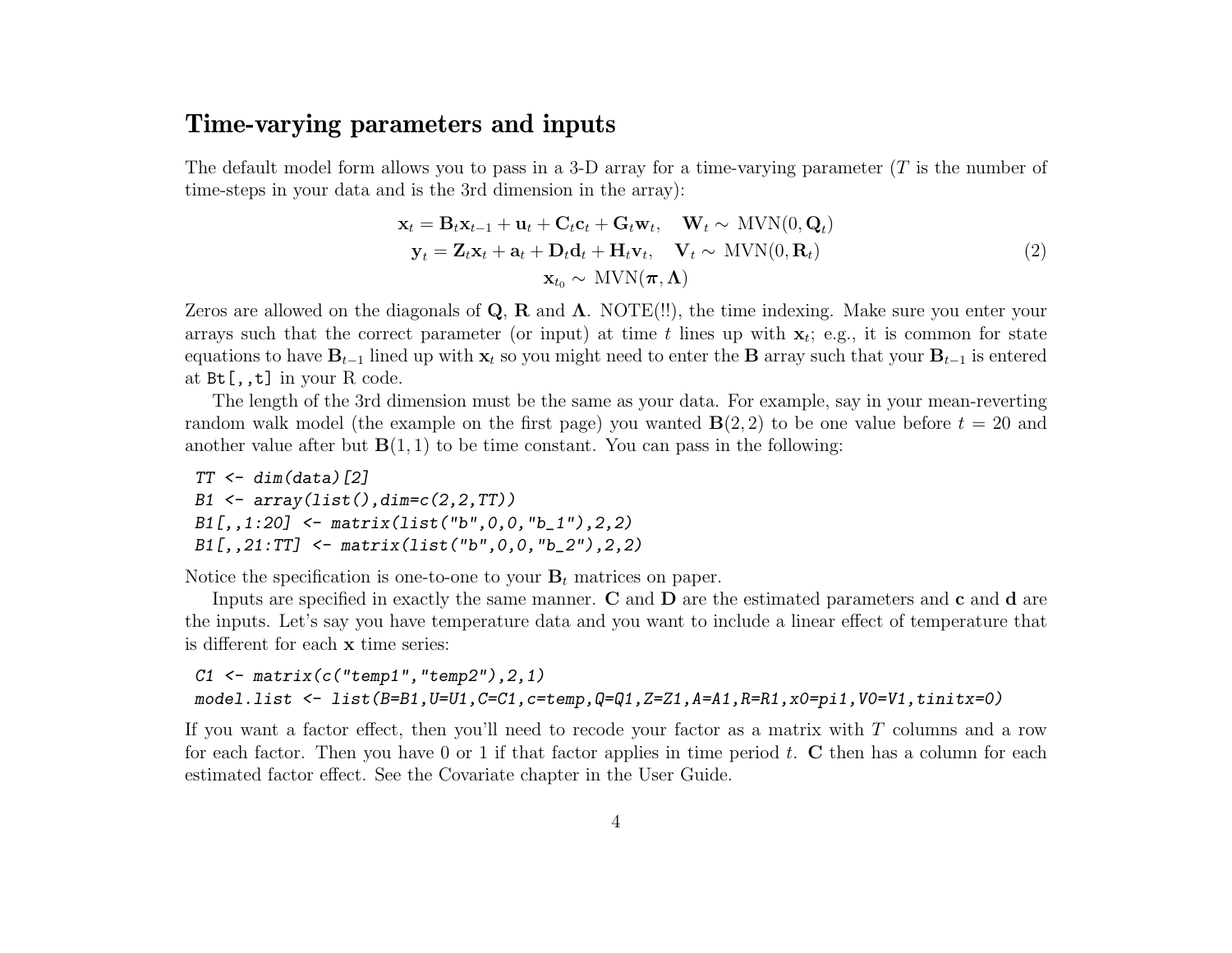# Showing the model fits and getting the parameters

There are plot, autoplot, print, summary, coef, fitted, residuals and predict functions for marssMLE objects. ?print.MARSS will show you how to get standard output from your fitted model objects and where that output is stored in the marssMLE object. Type ?coef.MARSS to see the different formats for displaying the estimated parameters. To see plots of your states and fits plus diagnostic plots, use plot(fit) or, better, ggplot2::autoplot(fit). For summaries of the residuals (model and state), use the residuals function. See ?residuals.marssMLE. To produce predictions and forecasts from a MARSS model, see ?predict.marssMLE.

# Tips and Tricks

Use ggplot2::autoplot(fit) (or plot(fit)) to see a series of standard plots and diagnostics for your model. Try MARSSinfo() if you get errors you don't understand or fitting is taking a long time to converge. When fitting a model with MARSS(), pass in silent=2 to see what MARSS() is doing. This puts it in verbose mode. Use fit=FALSE to set up a model without fitting. Let's say you do fit <- MARSS(..., fit=FALSE). Now you can do summary(fit\$model) to see what MARSS() thinks you are trying to fit. You can also try toLatex(fit\$model) to make a LaTeX file and pdf version of your model (saved in the working directory). This loads the {Hmisc} package (and all its dependencies) and requires that you are able to process LaTeX files. Let's say you specified your model with some text short-cuts, like Q="unconstrained", but you want the list matrix form for a next step.  $a \leq \text{summary(fit$model)}$  returns that list (invisibly). Because the model argument of MARSS() will understand a list of list matrices, you can pass in model=a to specify the model. MARSSkfas(fit, return.kfas.model=TRUE) will return your model in {KFAS} format (class SSModel), thus you can use all the functions available in the {KFAS} package on your model.